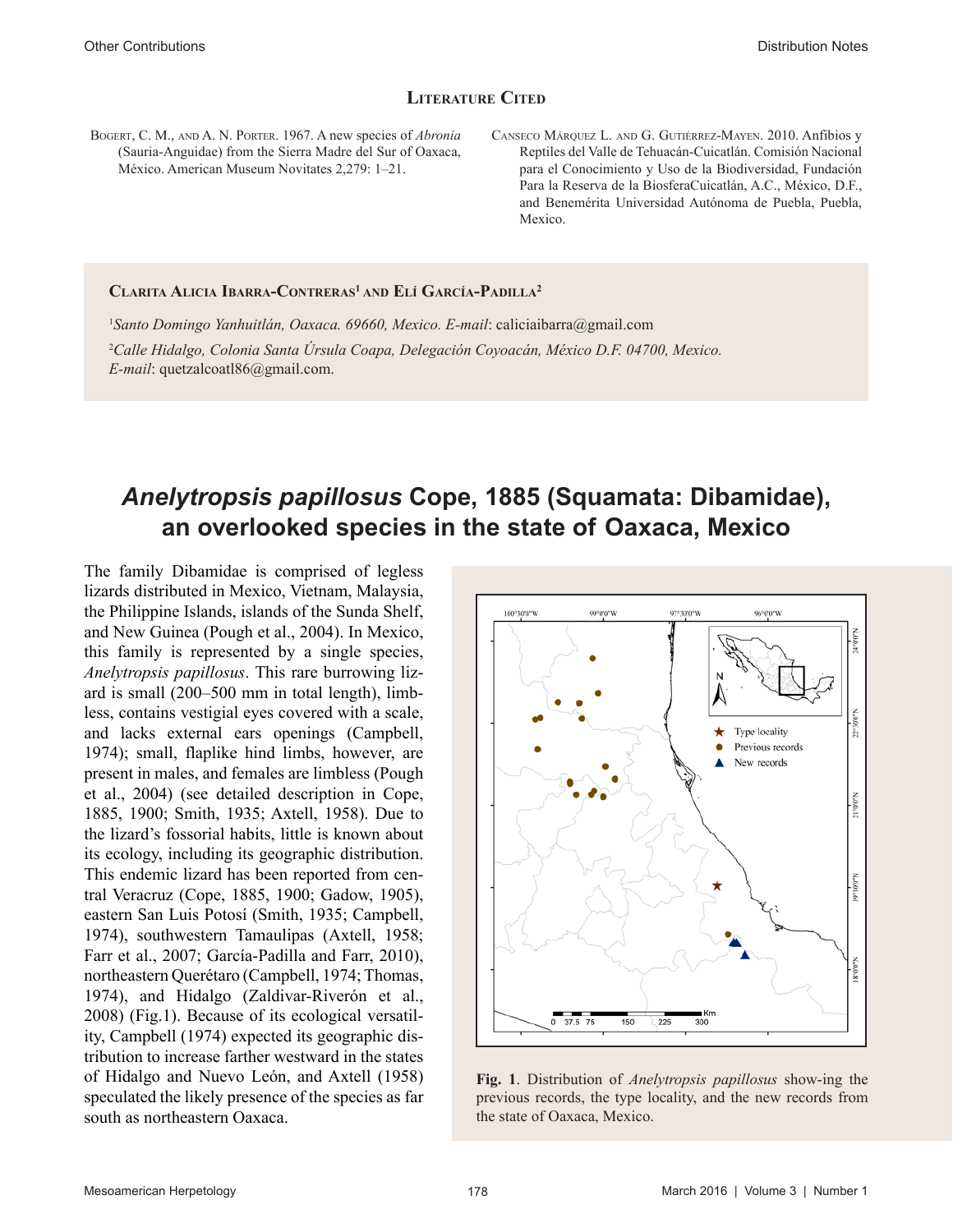While examining the distribution of legless lizards in Mexico, one of us (JVV) became aware of the existence of three specimens of *A. papillosus* that were collected in northern Oaxaca over two decades ago (Fig. 1). Surprisingly, these specimens remained unreported in the literature, although they were deposited at the Florida Museum of Natural History of the University of Florida. Steven Christman found the first specimen (UF 86705; Fig. 2) on 11 January 1990, under a log on limestone mountain ridge 4.0 km NW of Temascal (= San Miguel Soyaltepec), as well as the second specimen (UF 86706; Fig. 3) on 12 January 1990, 4.0 km SW of Acatlán (= Acatlán de Pérez Figueroa) (microhabitat information not available); Fred Thompson collected the third specimen (UF 86707; Fig. 4) in a limestone ridge on 22 October 1992, 1.0 km SW of Aserradero (= El Aserradero). Thus, these specimens represent the first reports of the species for the state of Oaxaca, and extend the geographic distribution of this species ca. 17.0 (record near Acatlán), 22.0 (record near Aserradero), and 55.0 (record near Temascal) km E from the closest reported locality in Motzorongo, Veracruz (Gadow, 1905). These three localities lie in the Planicie Costera del Golfo (PCG) physiographic province of Oaxaca (Mata-Silva et al., 2015).

With respect to the conservation status of *A. papillosus*, the IUCN system (Canseco-Márquez et al., 2007) regards this species as Least Concern, the SEMARNAT system (2010) as threatened, and the EVS system placed this species in the medium vulnerability category (score  $= 10$ ) (Wilson et al., 2013). Nonetheless, we believe that the conservation status of *A. papillosus* is subject to change as more specimens are found and more information on the distribution and natural history of this species becomes available.

*Acknowledgments*.*––*A special thanks goes to Max A. Nickerson and Kenneth L. Krysko from the Florida Museum of Natural History, University of Florida, who kindly provided the data and photographs of the specimens; and to Aurelio Ramírez-Bautista for verifying the identification of the species. We also thank Anny Peralta-García for constructing the distribution map.



**Fig. 2.** *Anelytropsis papillosus* (UF 86705) from Temascal (= San Miguel Soyaltepec), Municipio de San Miguel Soyaltepec, Oaxaca, Mexico.  $\bullet$  © Kenneth L. Krysko



**Fig. 3.** *Anelytropsis papillosus* (UF 86706) from Acatlán de Pérez Figueroa, Municipio de Acatlán de Pérez Figueroa, Oaxaca, Mexico.  $\bullet$  © Kenneth L. Krysko



**Fig. 4.** *Anelytropsis papillosus* (UF 86707) from Aserradero, Municipio de Acatlán de Pérez Figueroa Oaxaca.

' © Kenneth L. Krysko